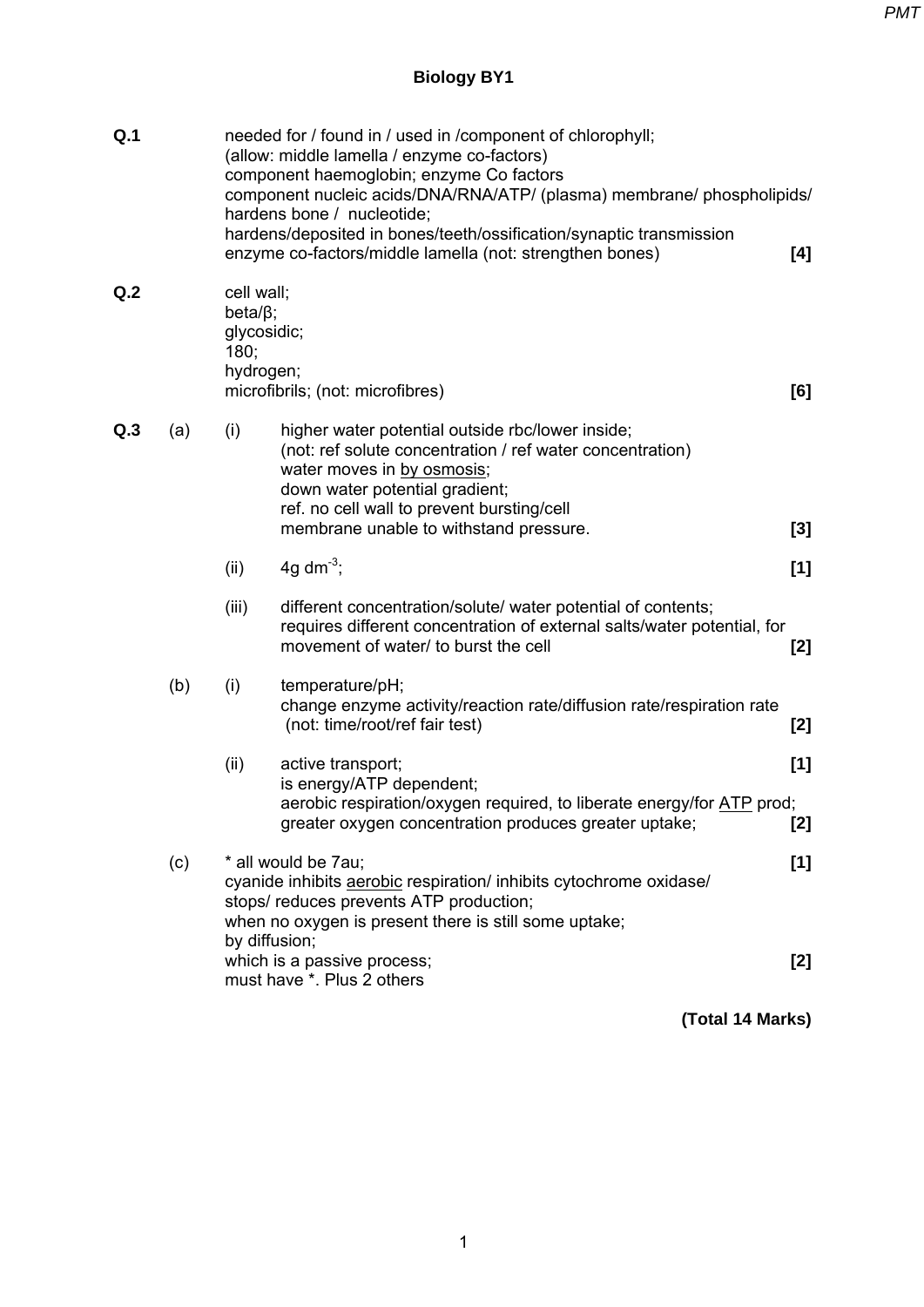| Q.4 | (a) |  |                          |
|-----|-----|--|--------------------------|
|     |     |  | Role   Mitosis   Meiosis |
|     |     |  |                          |
|     |     |  |                          |
|     |     |  |                          |
|     |     |  |                          |

## (not: hybrid ticks)

|     | (b) | joined pair of chromatids;<br>chromatid labelled and centromere labelled;                                     |                                                                                                                          |       |
|-----|-----|---------------------------------------------------------------------------------------------------------------|--------------------------------------------------------------------------------------------------------------------------|-------|
|     | (c) | centromere splits;<br>chromatids pulled to (opposite) poles;<br>by shortening/ contraction of spindle fibres; | [3]                                                                                                                      |       |
|     | (d) | centrioles;                                                                                                   |                                                                                                                          | [1]   |
|     |     |                                                                                                               | (Total 10 Marks)                                                                                                         |       |
| Q.5 | (a) | (i)                                                                                                           | glycerol;<br>(3) fatty acids;                                                                                            | [2]   |
|     |     | (ii)                                                                                                          | ester;<br>hydrolysis;                                                                                                    | [1]   |
|     |     |                                                                                                               | chemical insertion of water/water added to bond                                                                          | [2]   |
|     |     | (iii)                                                                                                         | energy storage / respiratory substrate/source of energy<br>waxy cuticle/leaf waterproofing;<br>membrane structure;       | $[2]$ |
|     |     |                                                                                                               | (Total 7 Marks)                                                                                                          |       |
| Q.6 | (a) | (i)                                                                                                           | mitochondrion;                                                                                                           | [1]   |
|     |     | (ii)                                                                                                          | aerobic respiration / production / manufacture of ATP;<br>(not: make ATP for respiration)                                | [1]   |
|     |     | (ii)                                                                                                          | $A = \text{cristae}$<br>$B =$ matrix;                                                                                    | [2]   |
|     | (b) |                                                                                                               | metabolically active/ many chemical reactions or specified eg active transport<br>large amount of ATP produced/required; | [2]   |

**(Total 6 Marks)**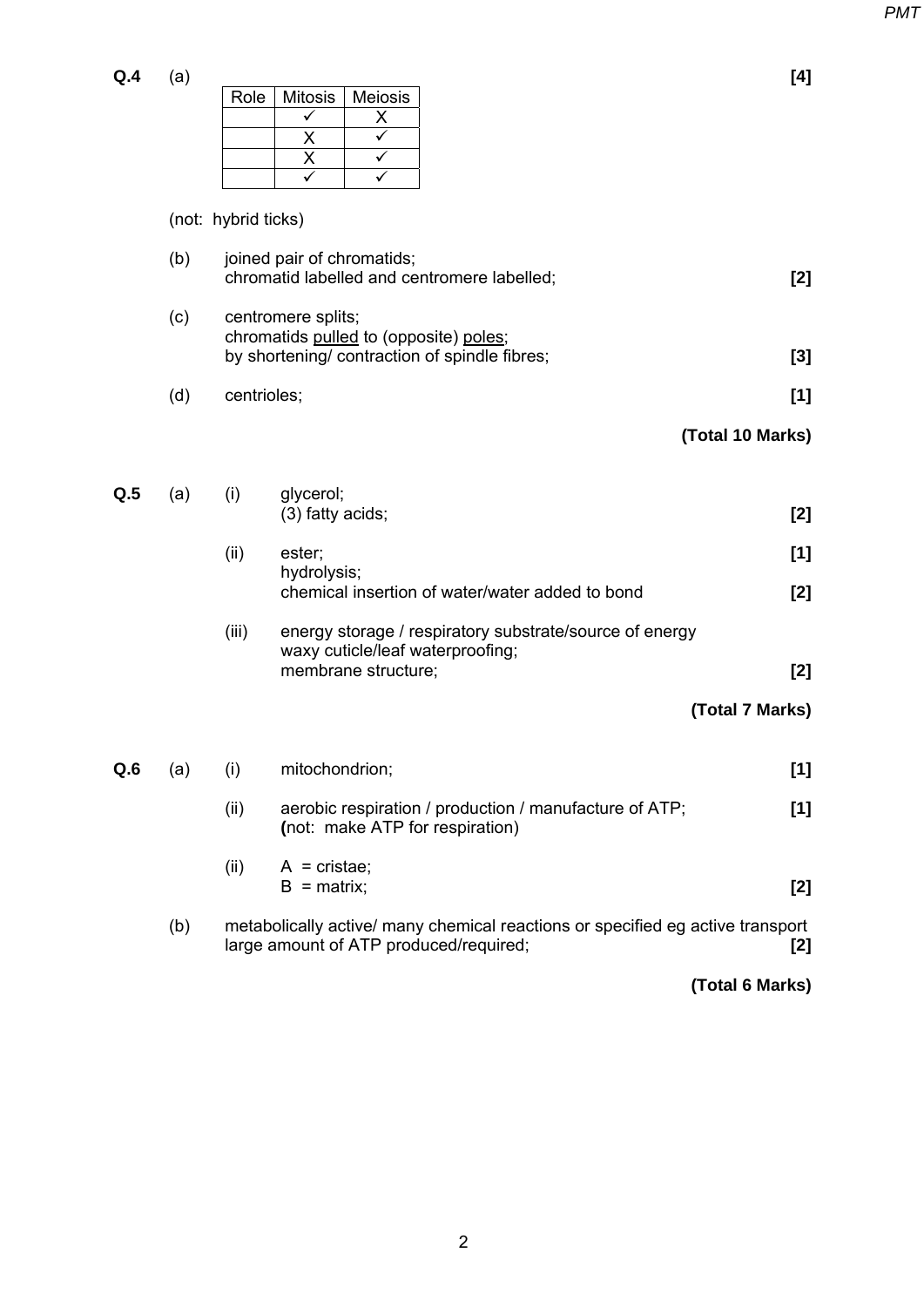|                                                | <b>DNA</b>  | m-RNA                                           |
|------------------------------------------------|-------------|-------------------------------------------------|
| Name of sugar                                  | deoxyribose | ribose;                                         |
| Number of carbon atoms in<br>sugar             | five        | five;                                           |
| Number of polynucleotide<br>chains in molecule | two         | one:                                            |
| Location in cell                               | nucleus     | nucleus + cytoplasm;<br>(allow: RER/ ribosomes) |

**[4]** 

|     | (b) | (i)   | base pairing;<br>Complementary/ adenine with thymine;<br>not identical because of experimental error;                                                                                                           | [3] |
|-----|-----|-------|-----------------------------------------------------------------------------------------------------------------------------------------------------------------------------------------------------------------|-----|
|     |     | (ii)  | passed on from parents/during fertilization/inherited/zygote<br>formation;<br>from same cell/mitosis;<br>DNA replication;<br>genetically identical / same base sequence/ all body cells have same<br><b>DNA</b> | [3] |
|     |     | (iii) | half as much; DNA (not: ref chromosomes)<br>variation/ genetically different<br>produced by meiosis;                                                                                                            | [3] |
|     |     |       | (Total 13 Marks)                                                                                                                                                                                                |     |
| Q.8 | (a) | A.    | polar molecule/dipole;                                                                                                                                                                                          |     |
|     |     | Β.    | uneven distribution of charges/H <sup>+</sup> O;                                                                                                                                                                |     |
|     |     | C.    | forms hydrogen bonds (between molecules);                                                                                                                                                                       |     |
|     |     | D.    | dissolves ionic/polar substances; (not: ref glucose/solvent unqual)                                                                                                                                             |     |
|     |     | Ε.    | used for transportation of molecules;                                                                                                                                                                           |     |
|     |     | F.    | high latent heat of evaporation / vapourisation / large amount of heat<br>energy needed to make water evaporate                                                                                                 |     |
|     |     | G.    | has a role in cooling body;                                                                                                                                                                                     |     |
|     |     | Η.    | high specific heat / large amount of heat energy needed to raise temp                                                                                                                                           |     |
|     |     | I.    | helps maintain stable/constant environmental temperature; (not:<br>Internal)                                                                                                                                    |     |

J. (transparent) to allow light through for photosynthesis